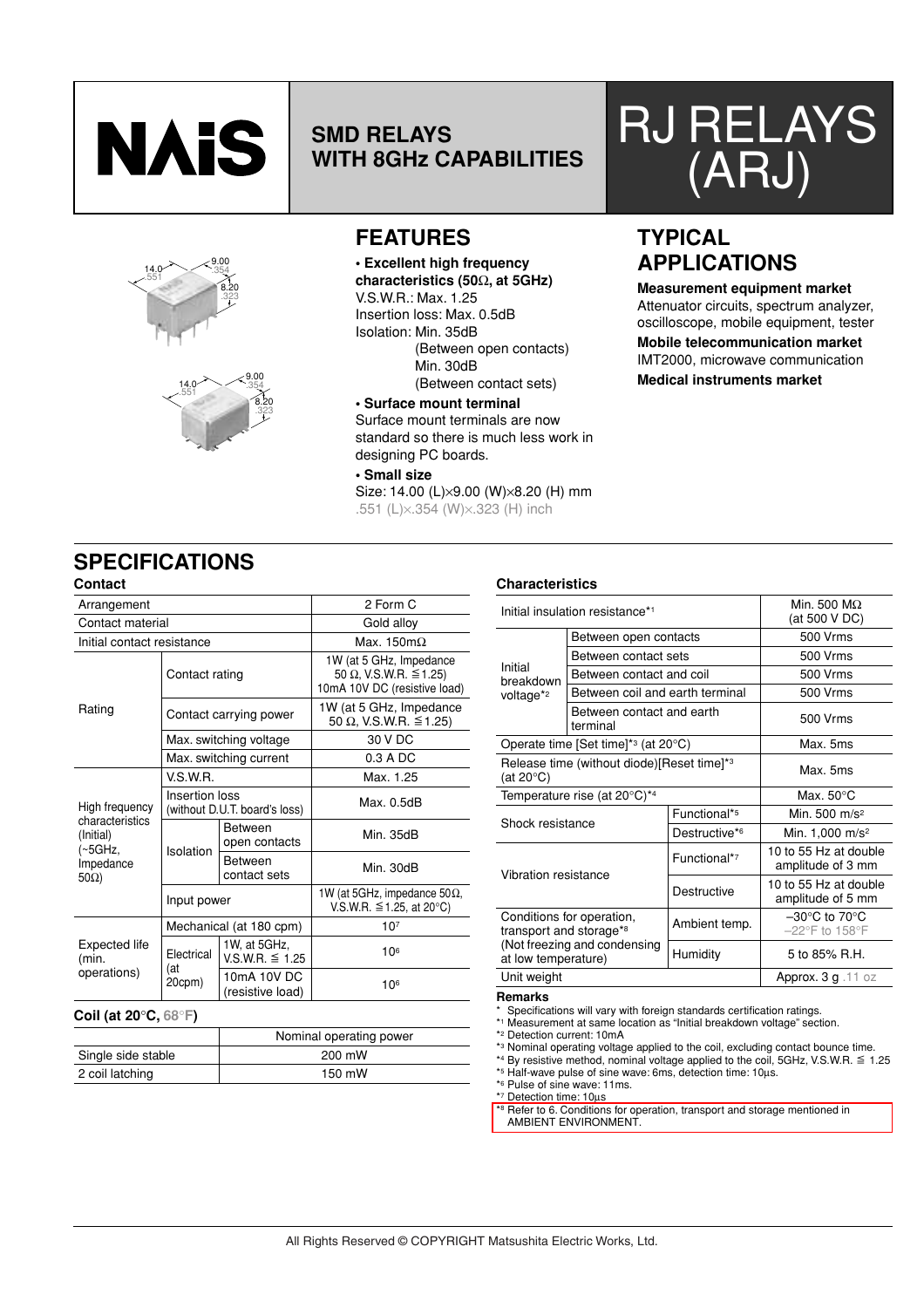# RJ (ARJ)

### **ORDERING INFORMATION**

| Ex. ARJ      |  |                                          |                                                                                      |                |                                       |                   |                                                                                                         |                                   |
|--------------|--|------------------------------------------|--------------------------------------------------------------------------------------|----------------|---------------------------------------|-------------------|---------------------------------------------------------------------------------------------------------|-----------------------------------|
|              |  | Contact arrangement   Operating function |                                                                                      | Terminal shape |                                       | Coil voltage (DC) |                                                                                                         | Packing style                     |
| $2:2$ Form C |  | 2: 2 coil latching                       | 0: Single side stable   Nil: Standard PC board terminal<br>A: Surface-mount terminal |                | 03:3V<br>4H: 4.5V<br>12:12V<br>24:24V |                   | Nil: Carton packing<br>X: Tape end reel packing<br>(picked from 1/2/3-pin side)<br>from 6/7/8-pin side) | Z: Tape and reel packing (picked) |

Note: Tape and reel packing symbol "-Z" is not marked on the relay. "X" type tape and reel packing (picked from 1/2/3-pin side) is also available. Suffix "X" instead of "Z".

## **TYPES AND COIL DATA (at 20**°**C 68**°**F)**

#### **1. Standard PC board terminal**

• Packing of standard PC board terminal: 50 pcs. in an inner package (carton); 500 pcs. in an outer package

| Operating<br>function | Coil Rating,<br>V DC. | Part No.<br>Standard PC<br>board terminal | Pick-up voltage,<br>$V$ DC (max.)<br>(initial) | Drop-out voltage,<br>$V$ DC (min.)<br>(initial) | <b>Nominal operating I</b><br>current, mA<br>(±10%) | Coil resistance,<br>$\Omega$ (±10%) | Nominal<br>operating<br>power, mW | Max. allowable<br>voltage, V DC |
|-----------------------|-----------------------|-------------------------------------------|------------------------------------------------|-------------------------------------------------|-----------------------------------------------------|-------------------------------------|-----------------------------------|---------------------------------|
|                       | ຈ                     | ARJ2003                                   | 2.25                                           | 0.3                                             | 66.6                                                | 45                                  | 200                               | 3.3                             |
| Single side           | 4.5                   | ARJ204H                                   | 3.375                                          | 0.45                                            | 44.4                                                | 101.2                               | 200                               | 4.95                            |
| stable                | 12                    | ARJ2012                                   | 9                                              | 1.2                                             | 16.6                                                | 720                                 | 200                               | 13.2                            |
|                       | 24                    | ARJ2024                                   | 18                                             | 2.4                                             | 8.3                                                 | 2.880                               | 200                               | 26.4                            |

| Operating<br>function | Coil Rating,<br>V DC | Part No.<br>Standard PC<br>board terminal | Set voltage,<br>$V$ DC (max.)<br>(initial) | Reset voltage.<br>$V$ DC (min.)<br>(initial) | Nominal operating I<br>current, mA<br>$(\pm 10\%)$ | Coil resistance.<br>$\Omega$ (±10%) | Nominal<br>operating<br>power, mW | Max. allowable<br>voltage, V DC |
|-----------------------|----------------------|-------------------------------------------|--------------------------------------------|----------------------------------------------|----------------------------------------------------|-------------------------------------|-----------------------------------|---------------------------------|
|                       |                      | ARJ2203                                   | 2.25                                       | 2.25                                         | 50                                                 | 60                                  | 150                               | 3.3                             |
| 2 coil                | 4.5                  | ARJ224H                                   | 3.375                                      | 3.375                                        | 33.3                                               | 135                                 | 150                               | 4.95                            |
| latching              | 12                   | ARJ2212                                   | 9                                          | a                                            | 12.5                                               | 960                                 | 150                               | 13.2                            |
|                       | 24                   | ARJ2224                                   | 18                                         | 18                                           | 6.3                                                | 3.840                               | 150                               | 26.4                            |

#### **2. Surface-mount terminal**

• Packing of surface-mount terminal: 50 pcs. in an inner package (carton); 500 pcs. in an outer package

• Packing of surface-mount terminal: 500 pcs. in an inner package (tape and reel); 500 pcs. in an outer package

| Operating   | Coil Rating, |                   | Part No.                 | Pick-up                             | Drop-out                         | Nominal operating           | Coil                           | Nominal                | Max. allowable |
|-------------|--------------|-------------------|--------------------------|-------------------------------------|----------------------------------|-----------------------------|--------------------------------|------------------------|----------------|
| function    | V DC         | Carton<br>packing | Tape and reel<br>packing | voltage, V DC<br>$(max.)$ (initial) | voltage, VDC<br>(min.) (initial) | current, mA<br>$(\pm 10\%)$ | resistance,<br>$\Omega$ (±10%) | operating<br>power, mW | voltage, V DC  |
|             |              | ARJ20A03          | ARJ20A03Z                | 2.25                                | 0.3                              | 66.6                        | 45                             | 200                    | 3.3            |
| Single side | 4.5          | ARJ20A4H          | ARJ20A4HZ                | 3.375                               | 0.45                             | 44.4                        | 101.2                          | 200                    | 4.95           |
| stable      | 12           | ARJ20A12          | ARJ20A12Z                | 9                                   | $\overline{2}$                   | 16.6                        | 720                            | 200                    | 13.2           |
|             | 24           | ARJ20A24          | ARJ20A24Z                | 18                                  | 2.4                              | 8.3                         | 2,880                          | 200                    | 26.4           |

| Operating<br>function | Coil Rating,<br>V DC | Carton<br>packing | Part No.<br>Tape and reel<br>packing | Set voltage,<br>$V$ DC (max.)<br>(initial) | $V$ DC (min.)<br>(initial) | Reset voltage,   Nominal operating  <br>current, mA<br>$(\pm 10\%)$ | Coil<br>resistance,<br>$\Omega$ (±10%) | Nominal<br>operating<br>power, mW | Max. allowable<br>voltage, V DC |
|-----------------------|----------------------|-------------------|--------------------------------------|--------------------------------------------|----------------------------|---------------------------------------------------------------------|----------------------------------------|-----------------------------------|---------------------------------|
|                       |                      | ARJ22A03          | ARJ22A03Z                            | 2.25                                       | 2.25                       | 50                                                                  | 60                                     | 150                               | 3.3                             |
| 2 coil                | 4.5                  | ARJ22A4H          | ARJ22A4HZ                            | 3.375                                      | 3.375                      | 33.3                                                                | 135                                    | 150                               | 4.95                            |
| latching              | 12                   | ARJ22A12          | ARJ22A12Z                            | 9                                          |                            | 12.5                                                                | 960                                    | 150                               | 13.2                            |
|                       | 24                   | ARJ22A24          | ARJ22A24Z                            | 18                                         | 18                         | 6.3                                                                 | 3.840                                  | 150                               | 26.4                            |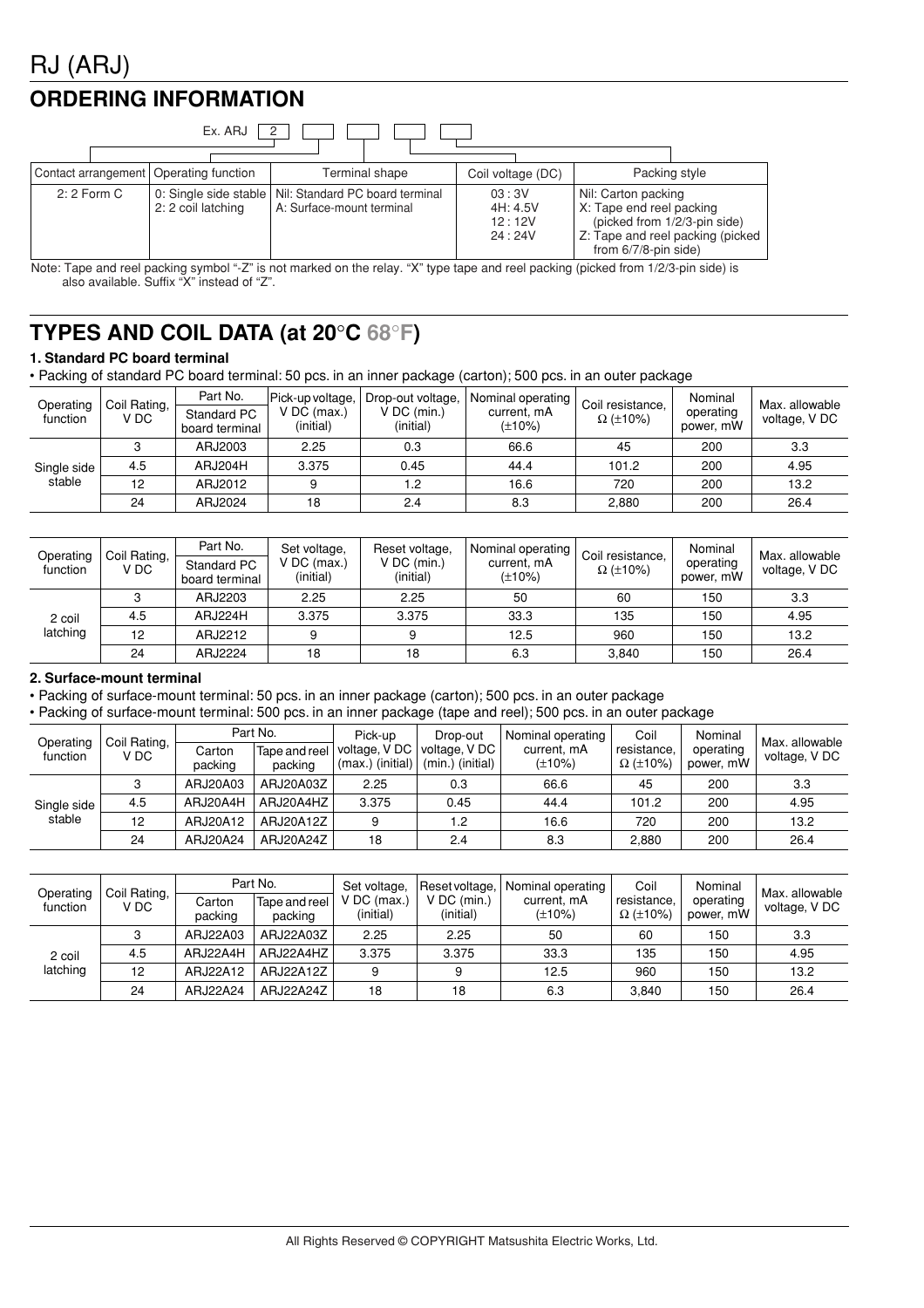mm inch

4

5

### **REFERENCE DATA**

#### **1. High frequency characteristics**

Sample: ARJ20A12

Measuring method: Measured with MEW PC board by HP network analyzer (HP8510C). • V.S.W.R. characteristics • Insertion loss characteristics





• Isolation characteristics



**DIMENSIONS**

#### **1. Standard PC board terminal**



#### **2. Surface mount terminal**



All Rights Reserved © COPYRIGHT Matsushita Electric Works, Ltd.